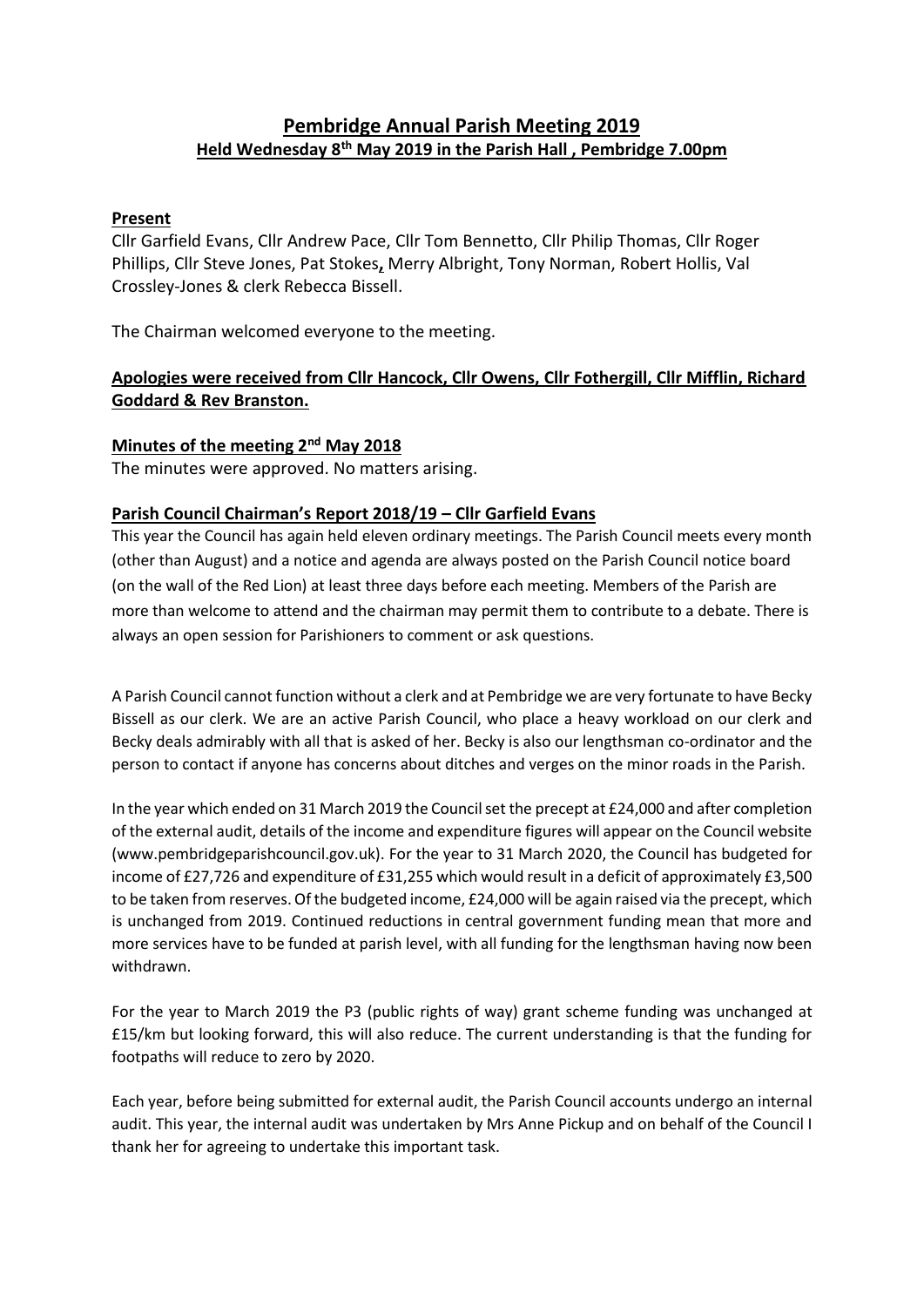The Parish Council has had another busy year, dealing numerous planning applications along with other routine matters. The neighbourhood development plan has finally been completed and is now integrated into local planning law. On behalf of the Council, I thank Councillor Andrew Pace who has been the lead councillor on the production of the plan. He will be giving a final update a little later. We maintain links with the local police, who regularly attend meetings and report to the Parish Council.

#### A few other points of note.

The impact of traffic is a perennial problem and the safety of Parishioners is a perennial problem. This year we have seen the resurfacing of the A44 through the village and a new system of white lines which are designed to make the road appear narrower and thus slow down traffic. The decision to implement the new system lines was taken on the back of extensive advice received from experts in traffic management. Although it has taken a while to get used to the new system, the results so far are positive with a measured reduction in the average speed of vehicles being driven through the village. As well as speed, there have been further problems caused by parking near the entrance to the school. Following on from our meeting with the headmaster and with Herefordshire Council, zigzag white lines have now been painted on the carriageway to prohibit parking where it is dangerous for children and inconvenient for other road users.

The condition of the track across the village green, leading to the Long Meadow had deteriorated very badly as a result of frequent use be large vehicles. The Parish Council have been in negotiations with Welsh Water and they have finally agreed to undertake repair work. We will continue the monitor the use and condition of the track.

This year, Herefordshire Council ran a consultation on traveller sites to which the Parish Council gave a robust response. We have argued that the local site has been poorly managed and that we have received regular reports of unacceptable amounts of litter being generated by the site. As a result of our efforts, management of the site does appear to have improved although we will continue to monitor the situation.

Residents living at the West end of the village expressed great concern about the apparent contamination present at Dump Lane (aka Leaders Lane). We arranged two meetings where parishioners could put their concerns to Herefordshire Council environmental department. We believe that as a result of those meetings, the concerns of the residents have now been properly addressed.

Details relating to all of these items and more can be found in the minutes of Parish Council meetings, which are posted on the parish council website (a[t www.pembridgeparishcouncil.gov.uk\)](http://www.pembridgeparishcouncil.gov.uk/). The website has previously maintained on behalf of the Parish Council by Bob Pierce, but he has now decided to retire and I thank him for all that he has done. We are now at the latter stages of creating a new website which will be maintained by our parish clerk. As before, the new site will contain a wealth of information relating to the work of the Parish Council.

It would be wrong of me to make my report without a mention of the work done by the Pride in Pembridge volunteers. This year, their efforts were recognised when they were nominated for and won a Queens Award for Voluntary Service. The award was presented to members of Pride in Pembridge by the Lord-Lieutenant of Herefordshire, The Dowager Countess of Darnley at an event organised by the Parish Council. The event was well attended and enjoyed by all, including Lady Darnley who was most impressed with the work of Pride in Pembridge and how vibrant the village is.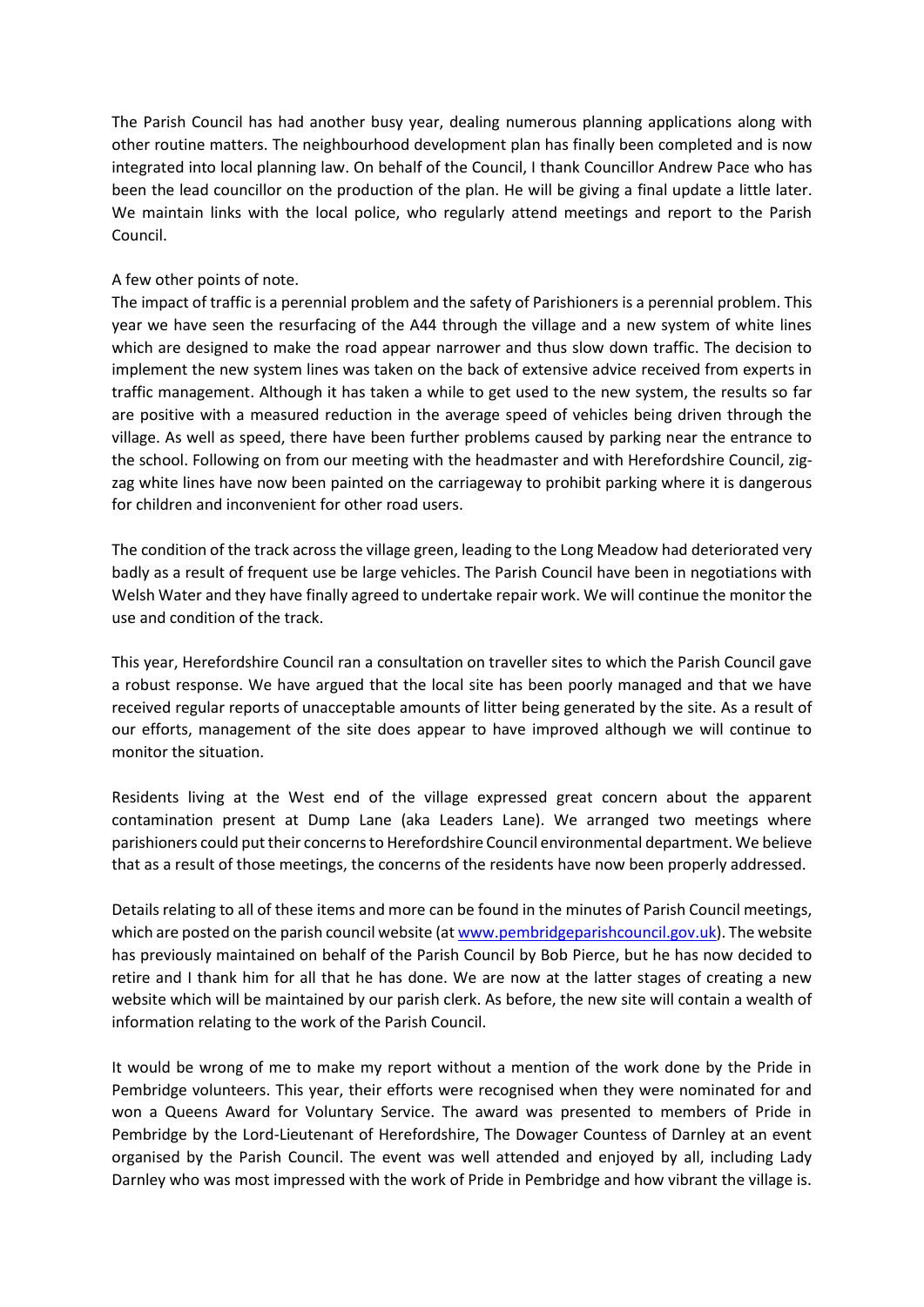Pride in Pembridge continue to work tirelessly to make the village attractive to locals and tourists alike and on behalf of the Parish Council I thank them for all that they do.

It may not have escaped your notice that 2019 was an election year, which meant that the old Parish Council held its last meeting in April of this year. Of the thirteen councillors who had served during 2019, only twelve sought re-election and as there were no other candidates, the twelve were reelected and will formally take office at the start of the next meeting. We now have a vacancy for a Councillor and will be seeking to fill the post by co-opting someone. Anyone wishing to be considered can request information from the Parish Clerk.

As always, I will conclude with some further thanks. Thank you to the volunteers who help to keep the Parish running smoothly; to the teams of parishioners who involve themselves in the erection of Christmas trees and lights; to the Good Neighbour Scheme for providing such a valuable service and to the volunteers that look after the speed indicator device. Thank you to Tony Norman who continues as tree warden and importantly, as our flood warden. Thank you to Judy Rogers, who along with Bob Pierce continues to compile and edit Pembridge Parish News. Thanks to Michael Hancock, who is not only our footpath officer but also our local correspondent for the Hereford Times.

Last but not least, my personal thanks go to the vice-chairman, Andrew Pace, and to all my fellow Councillors for the many hours that they dedicate each year to Parish matters.

It may not have escaped your notice that 2019 was an election year, which meant that the old Parish Council held its last meeting in April this year. Of the thirteen councillors who had served during 2019, only twelve sought re-election and as there were no other candidates, the twelve were re-elected and will formally take office at the start of the next meeting. We now have a vacancy for a Councillor and will be seeking to fill the post by co-opting someone. Anyone wishing to be considered can request information form the Parish Clerk.

As always, I will conclude with some further thanks. Thank you to the volunteers who help to keep the Parish running smoothly; to the teams of parishioners who involve themselves in the erection of Christmas trees and lights; to the Good Neighbour Scheme for providing such a valuable service and to the volunteers that look after the speed indicator device. Thank you to Tony Norman who continues as tree warden and importantly, as our flood warden. Thank you to Judy Rogers, who along with Bob Pierce continue the volunteer editorship of Pembridge Parish News. Thanks to Michael Hancock, who is not only our footpath officer but also our local correspondent for the Hereford Times.

Last but not least, my personal thanks go to the vice-chairman, Andrew Pace, and to all my fellow Councillors for the many hours that they dedicate each year to Parish matters.

### **Parish Matters raised**

None.

### **Police report – PC Dean Wall**

crimes of interest across your ward area.

• Kings House Public House in Pembridge. Between 21:00 and 21:15 hours on Wednesday 24th April 2019 a window has been smashed and a charity St Michael's Hospice collection tub containing no more than £7 had been taken from the inside windowsill.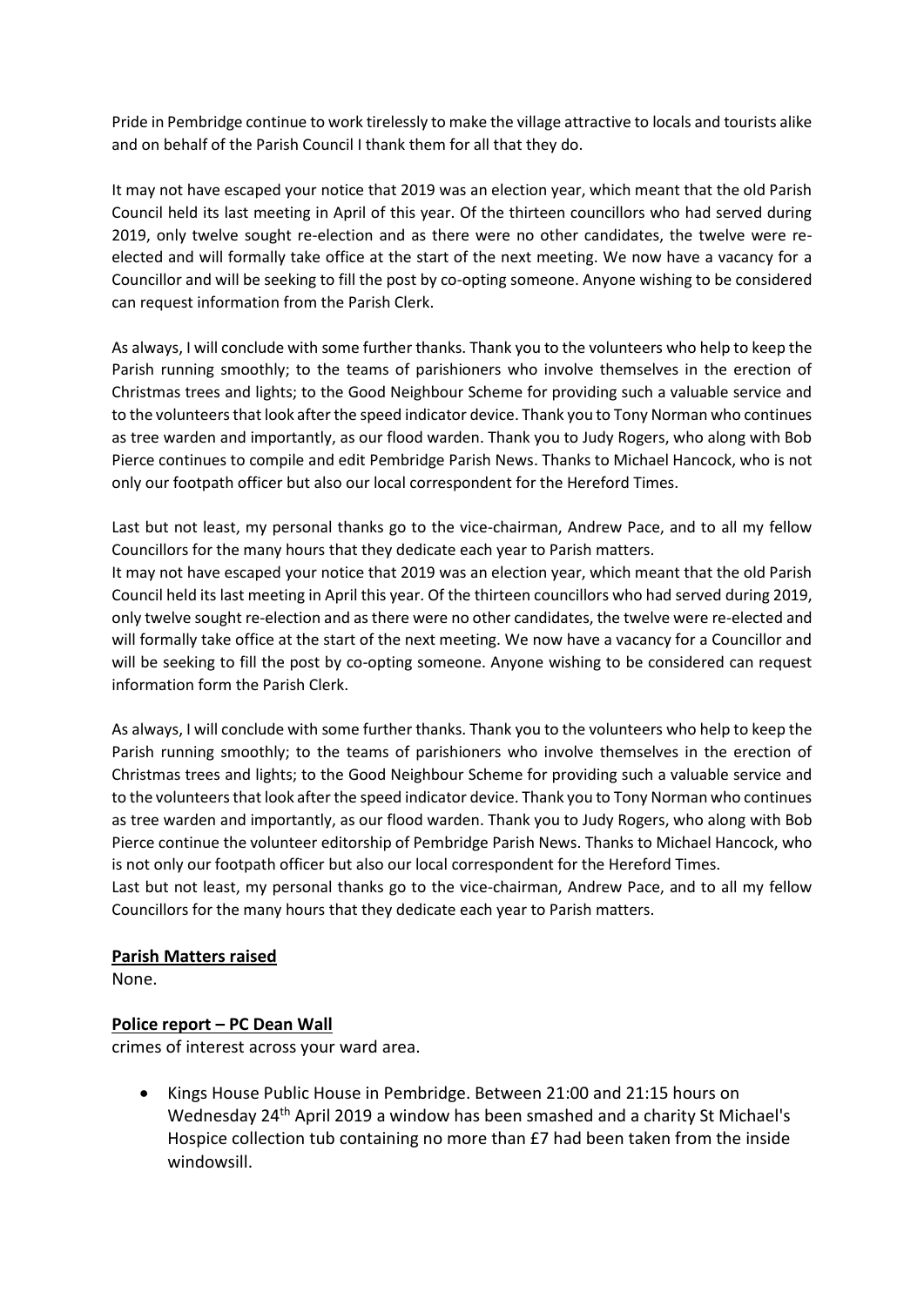- Between Tuesday 01<sup>st</sup> January 2019 and Thursday 25<sup>th</sup> April 2019 approximately 31 sheep have been stolen from a farmers fields within Pembridge.
- On Monday 22<sup>nd</sup> April 2019 at approximately 19:55 hours person(s) unknown have removed 6 bird feeders from the business's yard in Pembridge. Only the string from which the bird feeders were suspended remains.
- Between Friday 03 $^{rd}$  May 2019 and Saturday 04 $^{th}$  May 2019 approximately 53 sheep have been stolen from a farmers fields within Pembridge.

PCSO Dunne has held her usual police surgery in Pembridge this month and the next will be held in June at some stage.

## **Head Teacher Report – Mr Robert Hollis**

The school continues to maintain some excellent achievements with results in end of Key Stage Tests (aged 7 and 11) at or above national averages. Last year, we were thrilled that all 100 % of our 11 year olds achieved the expected standard or above in every subject (maths, reading, writing, and spelling and grammar) and received due congratulations from the Rt Hon Nick Gibb MP, Minister of State for Schools and our local MP, Bill Wiggin. I would like to thank all our team of teachers and teaching assistants for providing such a high quality of education which supports and encourages our children to flourish.

The term 'flourish' is one which the Church of England is using to describe an outcome of successful schools. Its vision for education is broad and inclusive, embracing four key areas: Wisdom, Hope, Community and Respect. We continue to develop our response to this, identifying where we can help our children and families to use wisdom profitably, aspire to improve, be part of a broad developing community and have dignity for each other and the world.

We pride ourselves on having a curriculum which is extensive and enriching. Our grounds allow us to learn well outside, with successful sporting endeavours too! Termly topics form the backbone of what we teach and the children respond creatively both in school and at home to a variety of tasks. Our website [www.pembridgeprimary.org.uk](http://www.pembridgeprimary.org.uk/) provides a wealth of information about what we do – and what we believe is most important about educating children. Our weekly newsletter is an important link between home and school; anyone can see our news, 'Ad Lucem', on the website too.

This year, we have 103 pupils on roll which is a reason to celebrate. However, over the next few years, we are unlikely to take in the same number of children into Reception as those who are leaving us. There are going to be financial implications to this. The governors and I try to set a healthy budget for the next five years which reflects a steady intake of children; further pressures from national and local government mean that we find this almost impossible to achieve. In response to this, we have to ensure that the village pre-school (which received a 'good' Ofsted rating last December) is well supported by families who also need a mix of housing to enable them to live here. I am really concerned that there seem to be very few new families coming to live in the village and the question need to be asked: 'why?' There is an overwhelming desire for the pre-school to have a dedicated space from which to run, aiming to offer wrap-around and holiday care, so that parents can choose to keep their young children within the village rather than transport them to other local providers.

We know how much the community valued the school's contribution to Remembrance Sunday, made all the more poignant in 2018 with the anniversary of the end of World War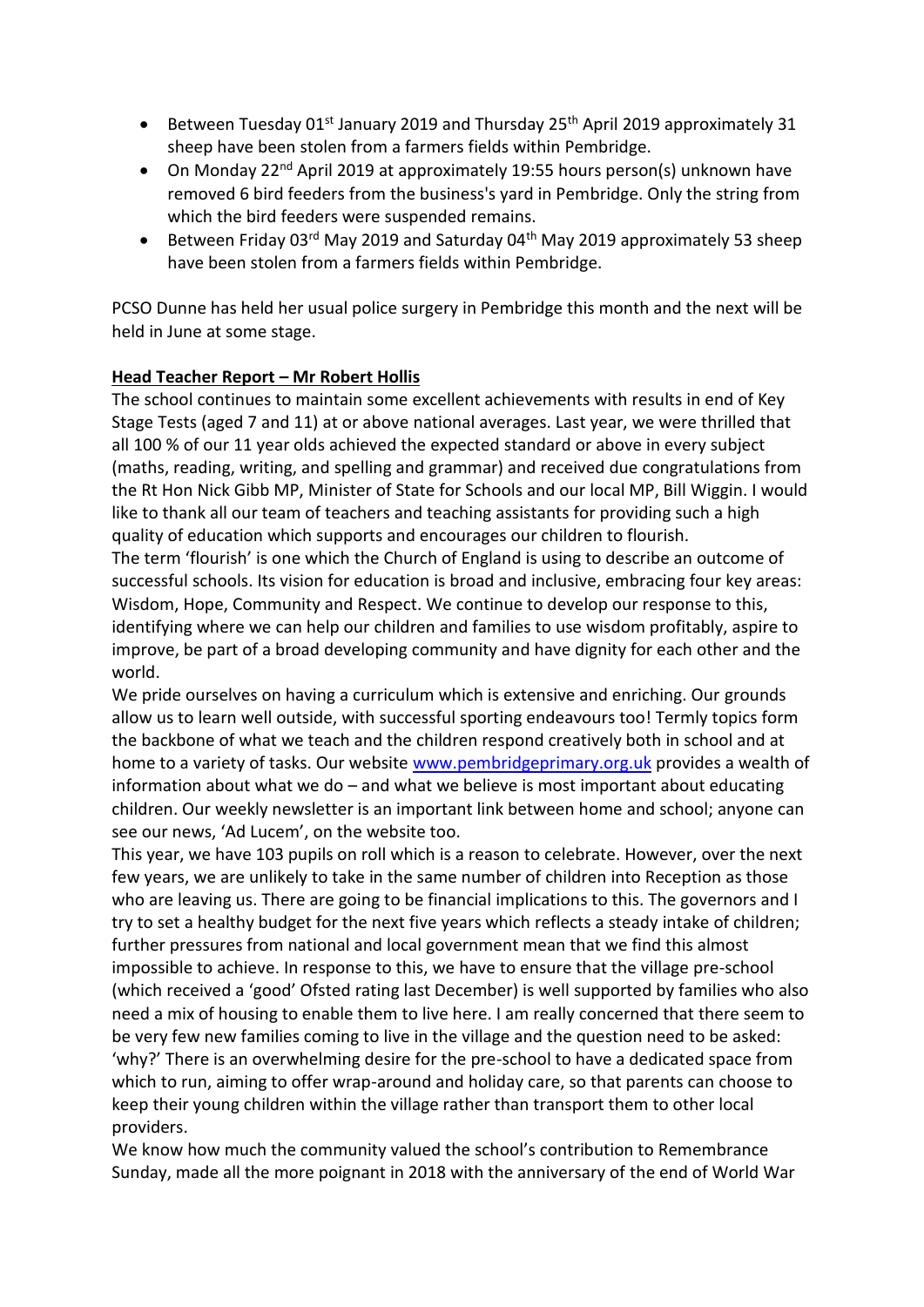One. Our links with the village, whether through the church or other associations, continue to enhance and inspire our children to discover and learn even more – long may it continue!

#### **Village Hall Report – Mrs Merry Albright**

It was another busy year for PVH and the committee members.

Overall income from hirers was down, despite a small increase in hiring charges. However our overheads remain approximately the same as the previous year - although several annual maintenance projects (such as resealing the floor) will no longer go ahead due to cost.

We organised and completed several large projects - including the refitting and refurbishment of the WCs and an overhaul of the electrics to meet current regulations. The combined cost of these two infrastructure upgrades will be between £5-6,000 which comes out of our reserves as hiring fees will only cover running costs and there is no contingency for larger maintenance/upgrades which we approach as and when money will allow. These costs will show on next years balance sheet.

There is another large maintenance project that we must address - the picket fence which is rotten and has partly fallen down. The cost of this is £1500 but we feel it must be done as it it unsafe. The curtains are also on our list.

Regular hirers include: Auction **Whist** Pre School Jive Pure Stretch WI Parish Council Darts and we have also had a steady stream of parties, events and one off celebrations

Hopefully the diversity of hirers demonstrates the wide spectrum of the parish that use the hall for an exceptionally broad range of purposes. The building and the committee do well to accommodate all needs and expectations across the year, operating what would be considered a small (but busy) commercial venue in a business sense.

As always the committee remain focused upon providing a good, clean and practical venue at affordable prices for the community of Pembridge and endeavour to do this at no cost to the Parish Council or burden on the precept.

In the past year we have agreed to subsidise the Pre School whose numbers of children can fluctuate throughout the year. The committee feel that it is important to support the pre school, which is strongly linked to the school and very much part of what makes Pembridge a vibrant and popular. The Pre school are along term hirer and as soon as their numbers rise they will be able to reinstate full hiring charges.

We are aware that the current hall has some problems that need consideration as we move forward. The Hall is always very busy and yet we don't seem to make enough money to balance the costs of running the hall - costs which increase all the time and the additional maintenance of an aging building that will quickly eat into the reserves we have built up over 30 years.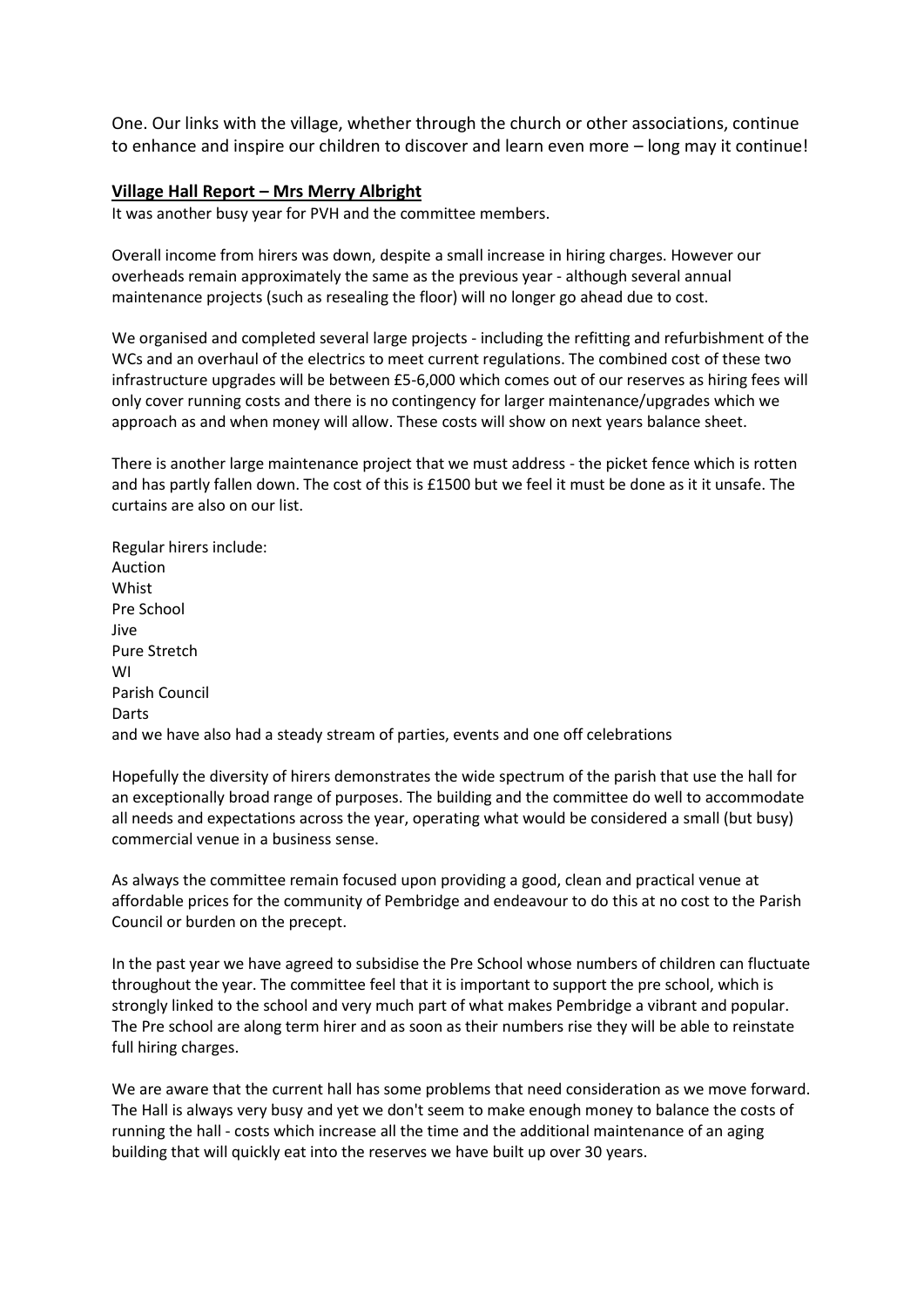The building is not flexible enough and has many limitations and so we have begun looking at ways to generate more income, provide a better hiring experience and reduce our overheads. Whilst it is early days we are investigating the possibility of extending the hall and reconfiguring the existing space - with an aim to provide a larger more modern kitchen, designated pre school space, more flexible and additional hiring rooms and to make the building more sustainable and fit for a 21st Century community. The intention is to create an outstanding community facility. We have some reserves which will be an important part of our funding strategy - but we will be applying for grants and hope that the Parish Council, our landlord, will be supportive of the next phase.

It is early days and nothing has been decided or put in motion - any ideas, thoughts, comments or suggestions are always welcome.

A special thanks should go to the power behind the hall - Sarah P, Joyce, Lizzie and Chris (almost a full Spice Girl set) -and the committee of volunteers -who give up endless hours of their own time to keep the doors open and lights on. It isn't always easy!

#### **Pride in Pembridge Report – Cllr Philip Rogers**

Pride in Pembridge has attracted new members over the year and 14 parishioners now regularly turn out for the core purposes of the group.

During the year PIP has maintained its litter picking programme throughout the village and at the beginning PhD the season along the roadside babes as far as Dobson Crossroads and the entrances to the village into East Street and West Street. The pavements to the village hall are regularly cleared and the village moat strimmed and kept clear.

The village green and conservation area are regularly strimmed and a major battle is waged on Himalayan Balsam. Planters are filled thought the village and regularly maintained as is the playground.

PiP was pleased to be granted The Queens Award for Voluntary Service which was presented by The Lord Lieutenant of Hereford, Countess Darnley, during a village celebration morning.

PIP is grateful for the support it receives from the parish council and other individuals and businesses in the village.

#### **Pembridge Amenity Trust Report – Cllr Garfield Evans**

The trustees met once during the year to 31 March 2019 and I thank my fellow trustees for their input and support throughout the year. I thank Jan Harvey who has acted as our honorary secretary and our honorary treasurer for their support.

#### *Market Hall*

The building is in good condition, with no major or minor works anticipated at present. We will of course continue to monitor this precious asset and undertake any maintenance as necessary.

### *Car Park & Toilets*

The Parish Council now hold the freehold and underwrite the running costs of the car park and toilets. As a registered charity, the Pembridge Amenity Trust can operate the car park without having to pay business rates.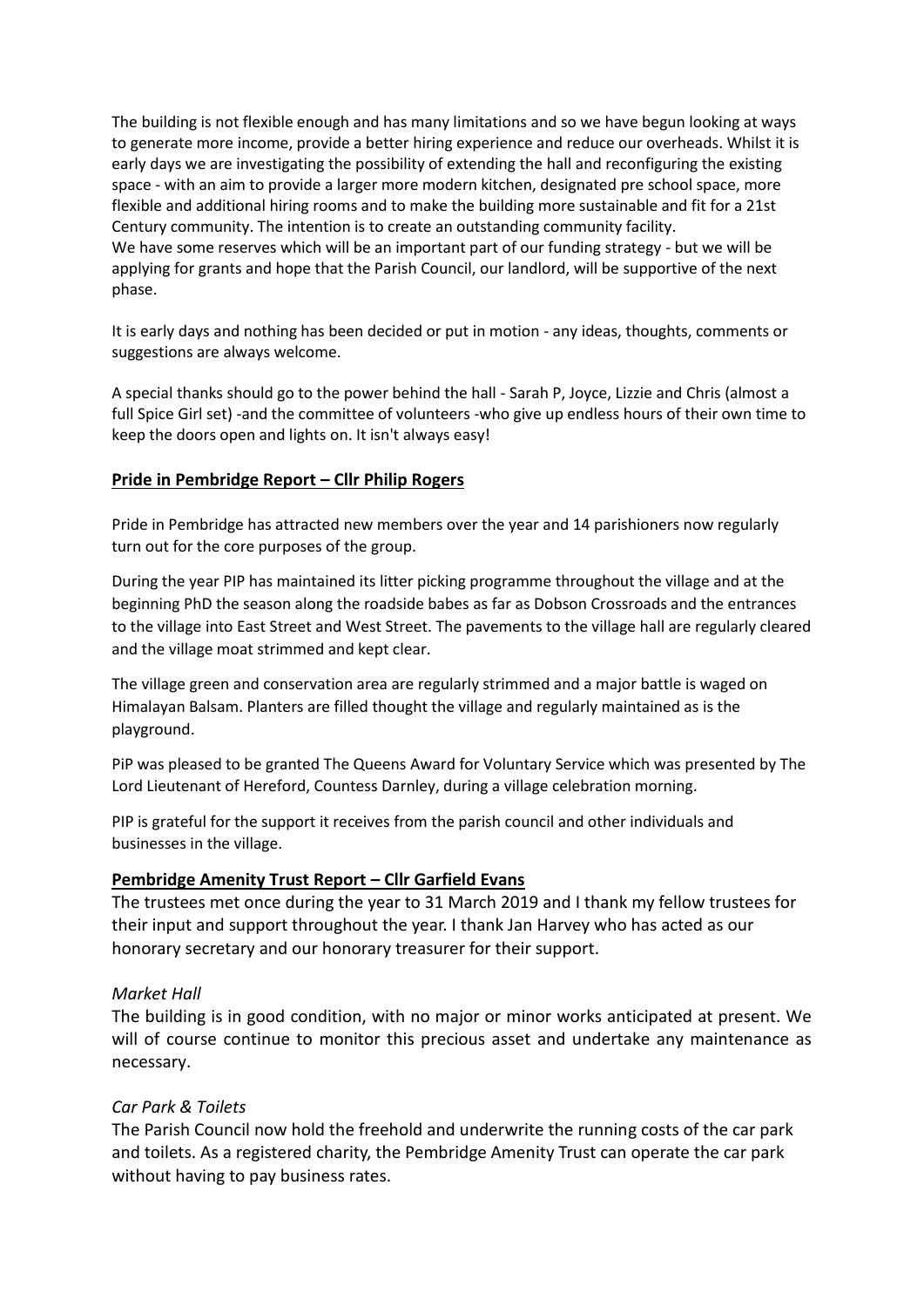Thankfully, there have been no serious problems with the car park or toilets during the last year.

### *Millennium Meadow*

I am pleased to report that there have been no problems with the Meadow. During the summer months the Meadow is kept tidy with grass cut on a regular basis. Some of the work is done under contract but a lot is undertaken by volunteers and I thank them for everything that they do. This year we look forward to hosting Pembridge Show for the first time and we hope that the new central location will lead to it being a successful event.

### *Bell Tower*

A recent inspection has revealed that some expensive repair works to the clock will be required in the near future and as the PC underwrite all costs, they are currently considering the options. As always, my thanks go to the volunteers who keep up the tradition of winding the bell tower clock.

The bells in the tower continue to be used for weddings, some funerals and by visiting groups of bell ringers and this generates a small amount of income which goes towards the running costs and upkeep of the building. It is our continued aim to provide improved lighting and interpretation boards in the bell tower and there will hopefully be some progress this year.

## **Footpaths Report – Dr Michael Hancock**

There are 42km of public footpaths and Bridleways in the parish of Pembridge. Since taking over responsibility for the paths in May 2015 I have walked all the paths and will continue to walk the paths again before the summer season is fully upon us. The parish is a member of the P3 scheme and has an allocated budget of £800. Our current lengthsman Richard Mills is also our P3 contractor.

I have continued to meet with many of the larger landowners in the parish and talked about the paths that cross their land. We have discussed how I can best support them in ensuring ease of access to these public rights of way without encouraging, or rather to discourage, trespassing. I have also been able to bring several dangerous situations to their attention (rotten foot bridges, trenches and drains blocking access to stiles and gates, rotten stiles, inappropriate fencing hindering the proper use of stiles, insufficient or incorrect way markers, bulls in fields with paths). In this way it is hoped that avoid any potential injury to members of the public – and the resulting financial penalties to landowners. Despite this there are still several bridges over ditches that remain in a parlous state. We await action. Last year I reported that we were awaiting action from Balfour Beatty to make the old bridge on PM 29 safe for general use. Unfortunately, during the last year the situation with this bridge has become worse. The current landowners allowed one of their contractors to drive over the bridge with a large tractor towing a slurry tanker which subsequently collapsed one side of the bridge depositing the tanker in the Curl Brook. The slurry was apparently recovered safely and eventually the tanker was removed from the Brook. The closure of the bridge and path was re-confirmed by Balfour Beatty and we await developments almost one year later. Apparently the delay is the lack of apparent insurance settlement between the landowners and their insurers, and an insistance on the part of BB they will only repair the path for foot traffic only. This bridge, and the green lane on which it s situated, is an important piece of agricultural architectural history and I would be loathe to see it disappear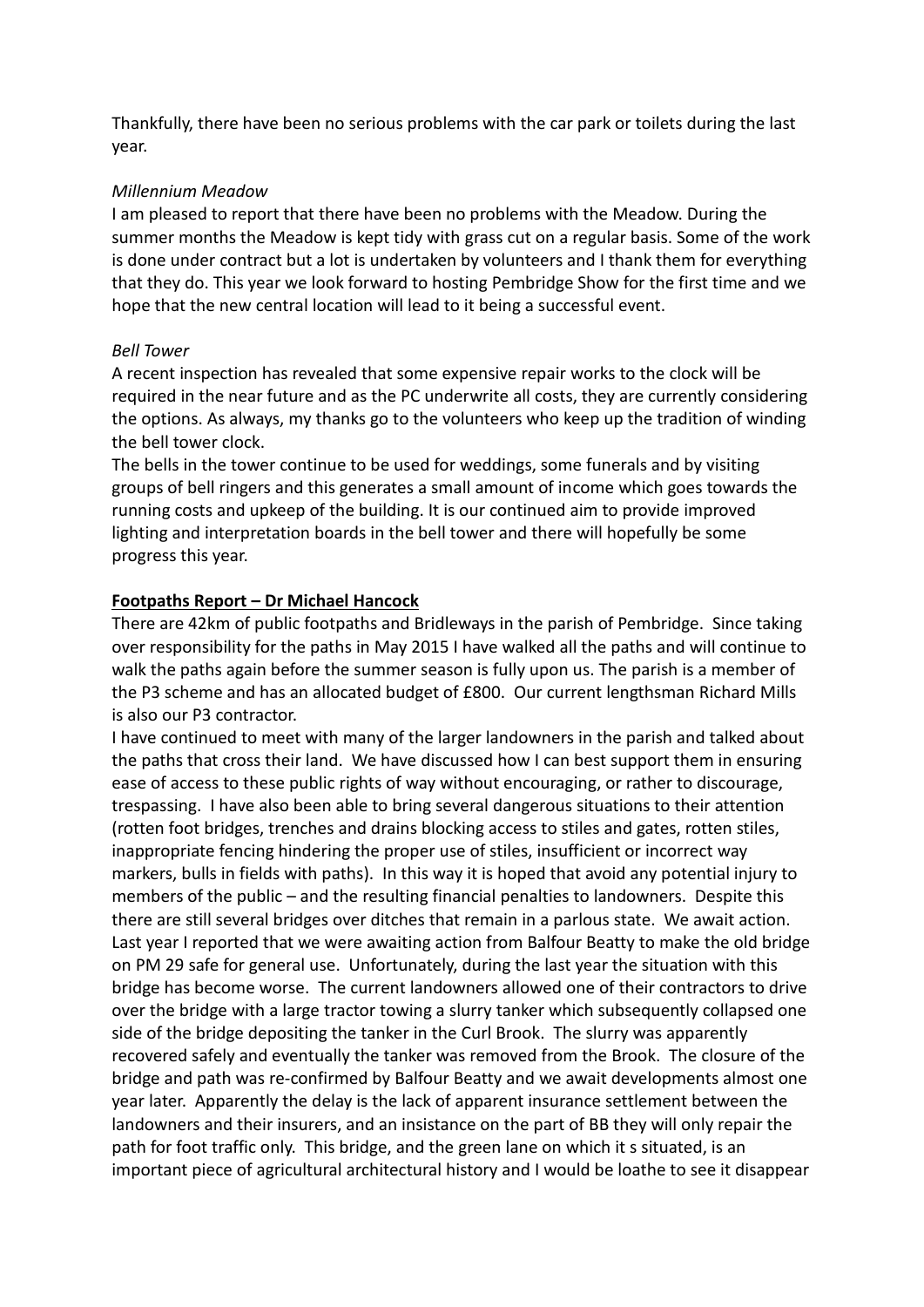because of lack of action on the part of BB or the landowners and I can only urge them to come to an agreement that will put this path and bridge back at the disposal of residents and visitors alike..

During the course of the last 6 months, several complaints and comments have been received and action was taken bringing the situation to the attention of the landowners concerned. Where necessary return visits to the paths were undertaken to check the problems were addressed.

Maintenance carried out during the last year:

- Set post in yard of Leen Farm at junction of PM 1 and PM3. The landowner was also approached and asked to reinstate PM3 in its entirety and to ensure it is open and un-obstructed through to the lane
- An audit of paths immediately adjacent to the village of Pembridge was produced and work required by the landowners to bring the furniture on the paths crossing their land indicated. This was carried out at the beginning of the year. Much of this work has yet to be carried out.
- Set post to the Grove on PM6
- Reset post on PM11 (Cabal). There is a blockage of PM11 by an electric fence at the style one field after the commencement of PM11 off Cabal Lane. Waiting for the landowner to clear this.
- PM48 reset post by Marston, also clearance of the style at the origin of PM48 as it leaves the A44 and a new post at this position too.
- PM45 clear and reset steps out of lane into field
- PM 36 Set post and sign out of lane
- PM 56 add signage to post
- PM62 (by Milton) repair steps and stile (this actually comes off a metalled road and payment should come form Balfour Beatty NOT our P3 budget
- Reset finger post on PM1 as it originates off Bridge Street. Replacement of broken styles behind lambing sheds with self-closing gates on PM1. Repair of style as PM1 enters the Leen's cattle lane.
- Commission of risk survey of the willows overhanging PM1 as it leaves the Village green and the felling of same in response to the finding s of the survey
- Addition of stone and handrail to improve safety on PM as it leaves the Millenium Meadow
- Provision of stakes for the samplings making up the Verdun Oak Walk to be planted along the straight mile. Also the provision of a pamphlet to support this project connecting the sapling walk to exisiting paths in and out of the village of Pembridge
- Collaboration with the Eardisland memorial walk project
- PM16 . Ditch bridges in need of repair have been reported to BB and we have been awaiting their response

As a continuing point of interest, there is a deadline looming to ensure current footpaths, green lanes, and other historic ways currently unregistered on the definitive map should be so registered with Herefordshire Council as a change to the definitive map. If not registered they will be lost FOREVER.

I would be very grateful for any information about paths in the parish and am available on via my cell phone at: 07956 815943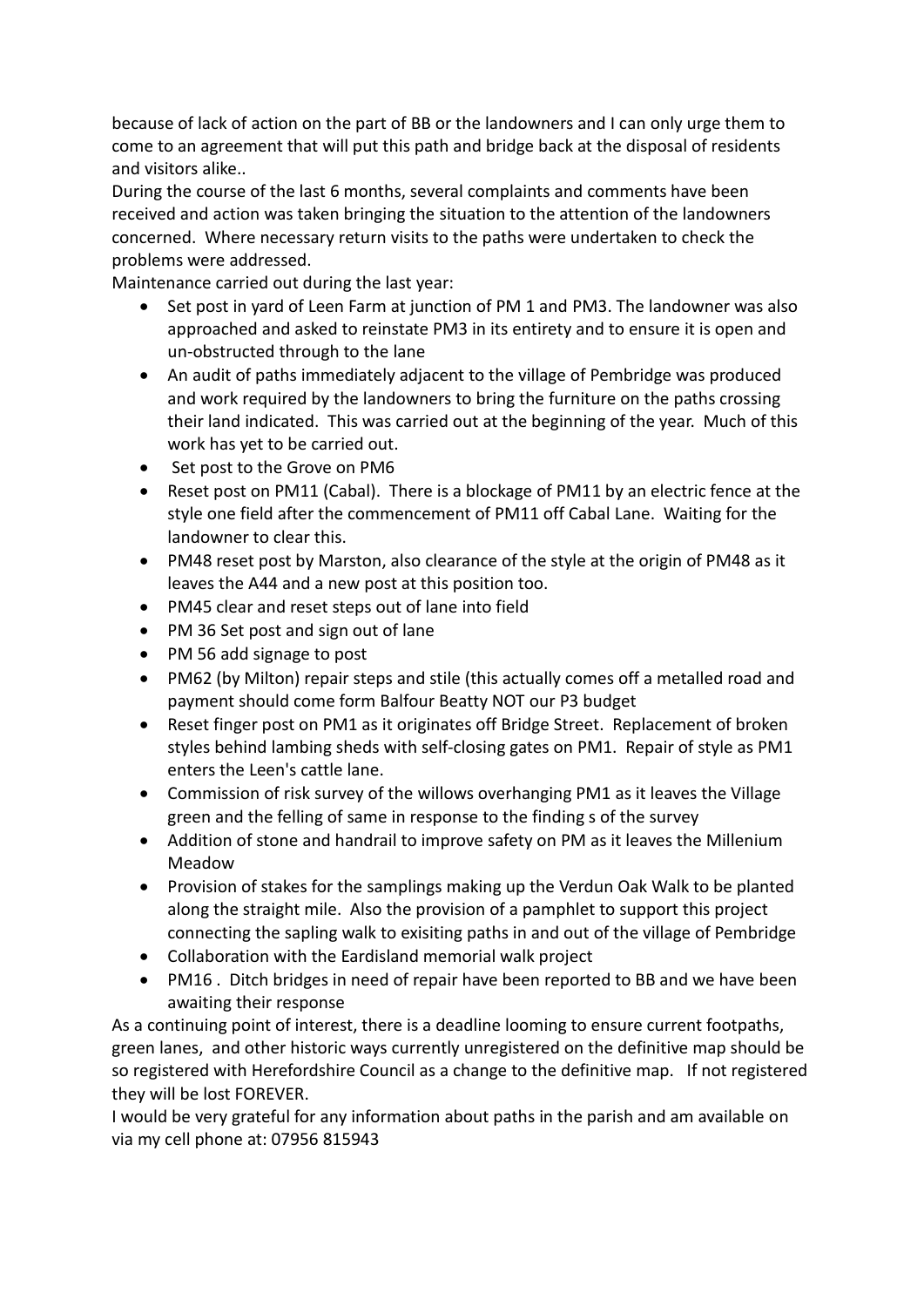In conclusion: our paths are an important resource providing both local amenity and attractions for visitors visiting the area who contribute to our local economy. . Additionally, when paths are ill-maintained, there is an increase in the incidence of trespass and a higher possibility of injury to path users which could result in significant litigation and subsequent costs to landowners.

We, in the PC are doing our best to ensure our paths are well maintained and hope that landowners will enter into partnership with us so we might maximise this great community resource for our community's greater benefit.

### NDP report – Andrew Pace

The NDP was passed with 82% of those voting in the referendum being in favour. At the end of March it was officially incorporated into the Herefordshire Plan. It is likely to be reviewed from time to time between now and 2031 by at present we hope for a settled few years. I would like to thank all those without whose help it would not have been possible to put together the NDP, those who gave their time on the steering group, all those who gave us feedback through the different consultations that were held, those who studied the draft versions of the NDP and provided constructive comment that we were able to include in the Plan, The Parish Council as a whole for adopting the Plan, Our consultants Data Orchard and, above all Becky Bissell without whose support progress would have been impossible. Finally I am glad to be able to report that the NDP was produced at no nett cost to the Parish as we were able to obtain grants that covered all our expenses. Thank you.

### **NDP – Cllr Andrew Pace**

The NDP was passed with 82% of those voting in the referendum being in favour out of a turnout just short of 30 per cent and thanks are due to all who voted. At the end of March the NDP was officially incorporated into the Herefordshire Plan. It is likely to be reviewed from time to time between now and 2031 but for the present we hope for a settled few years.

I would like to thank all those without whose help it would not have been possible to put together the NDP, those who gave their time on the steering group, all those who gave us feedback through the different consultations that were held, those who studied the draft versions of the NDP and provided constructive comment that we were able to include in the Plan, The Parish Council as a whole for adopting the Plan, Our consultants Data Orchard, The New Inn for providing meeting space, and, above all Becky Bissell without whose support progress would have been impossible.

Finally I am glad to be able to report that the NDP was produced at no nett cost to the Parish as we were able to obtain grants that covered all our expenses.

### **Website Report - Clerk**

The Parish Council have made considerable progress in producing a new website. Nearly all the recent data has been transferred and new pages created. We are currently waiting on the new supplier to transfer the domain names and hosting and are hoping to go live very soon. The new site will comply with new legislation regarding data protection and accessibility.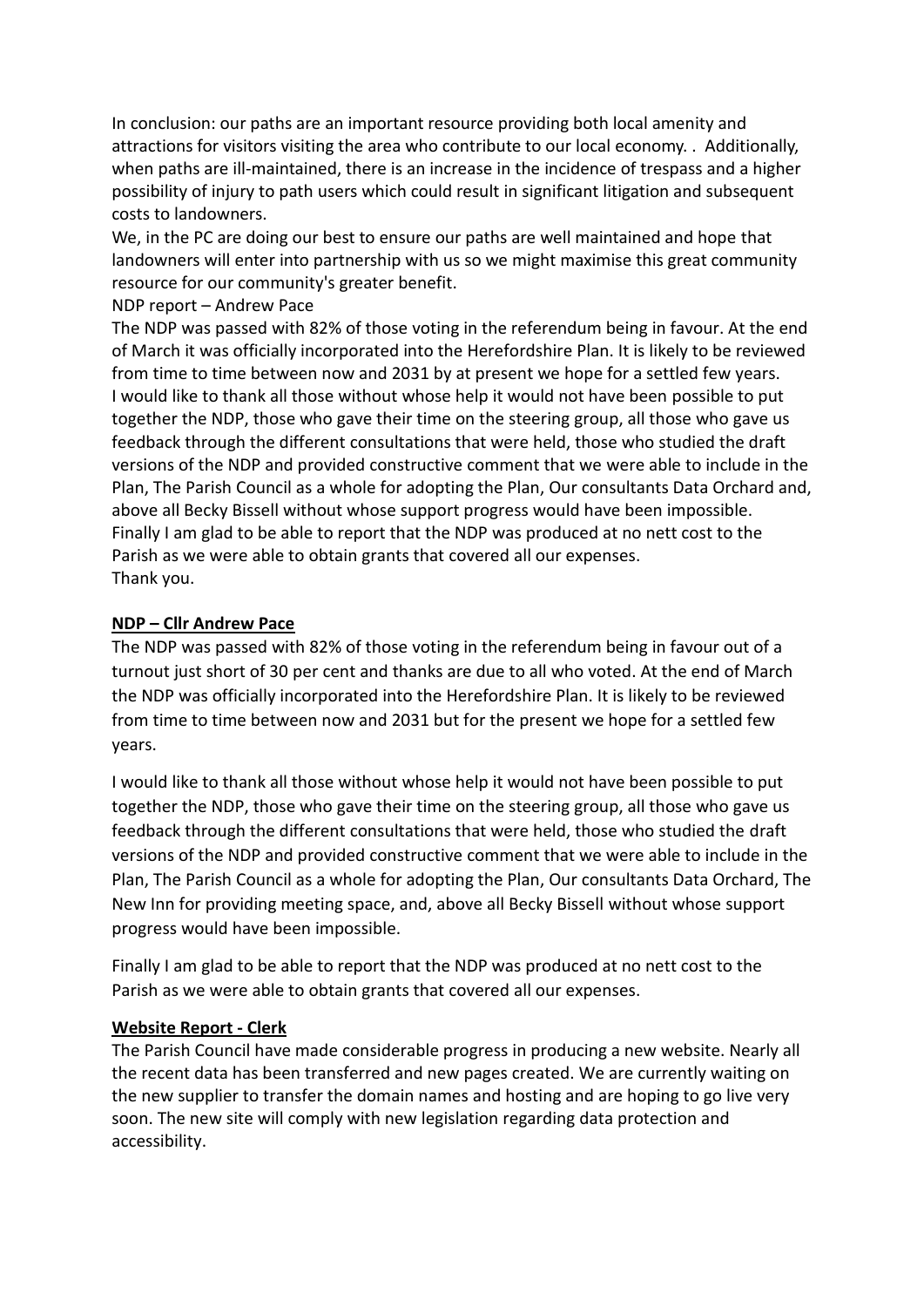## **The Good Neighbour scheme – Mrs Pat Stokes**

We are approaching our eighth year of running the Pembridge Good Neighbour Scheme and we were the first Village in Herefordshire to introduce the schemes that are running throughout the County today.

The simple idea of helping the Community on a volunteer based scheme is still relevant after eight years and we find that we are continuing to get a few new clients every year. However we have had a reduction in people referring themselves to us throughout the year, and that has consequently reduced our volunteer hours from last years. It was decided last year to change the date of our AGM to correspond with the Parish Council Annual meeting so this has in fact reduced our year by two months however if we average the hours per month and multiply by 12 it will bring the hours up to 91 as opposed to 148 last year.

We have had a few new volunteers and we are extremely grateful for their contribution.

I am very happy to report again this year the ongoing success of our monthly Coffee mornings and we continue to see new people attend regularly. At last year's AGM it was suggested that the donations from the Coffee morning would fund the Annual Fee to people in the Parish wishing to use Community Wheels. This now has been organised and set into practice.

I would like to take this opportunity once again to thank everyone who is involved in running the event, the lovely cakes that we have and all who are involved in helping, such as Pips, WI, Pembridge Parish Council and the Church who take one month a year to set up and run the morning.

I would also like to take this opportunity once again to thank all the PGNS volunteers who have continued to give their time and commitment to the Scheme and alo to the Parish Council for their ongoing support.

### **Church Report – Rev Anna Branston**

PCC members: Mrs Jacqui Thomas (Churchwarden & chair) Mrs Gill Smith (Churchwarden), Miss Catherine Fothergill (Treasurer), Miss Marguerite Fothergill (Secretary) Mrs Meryl Griffith, Mrs. Emma Hardy, Mrs Jenny Locke, Miss Rosemary Mayall, Mr Eric Price, Mr Roland Scott, Mrs. Carol Taylor, Mrs. Anthea Anderson.

There have been four formal PCC meetings during 2018. There have been other meetings in between; SMCP (community project), fund raising, churchyard clearing, and cleaning.

We continued in interregnum for the first 8 months of 2018 and proceeded as we had in 2016 and 2017 with our usual services, being grateful and enjoying the help of several visiting clergy from around the diocese, and particular thanks to Revd. Robin Rogers and Ian Smith (reader) and to Rev. Stephen Hollinghurst for organising cover. In March Anne Ingham was inducted into the benefice as a licensed reader, and in May we were very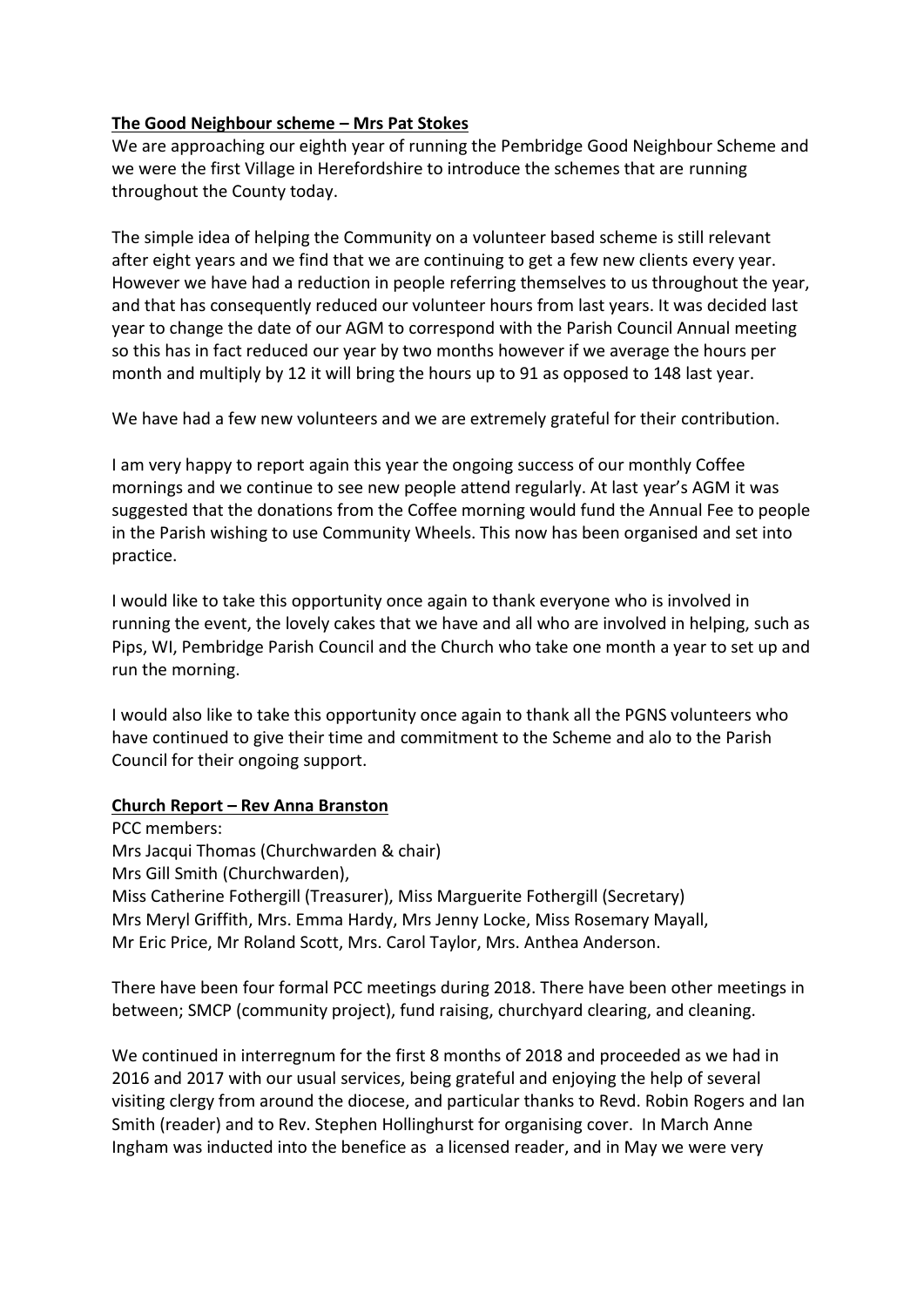pleased to hear that Rev Anna Branston had been appointed to the benefice. She was inducted on September 3<sup>rd</sup> in Pembridge church.

We have had services in our church every Sunday at 11 am; Family Communion week 1, informal meditation and chat with coffee and croissants week 2, sung communion week 3 and family service week 4. Week 5 a group service in one of the churches of the benefice. There have also been early morning communion services (using the prayer book) held at Moorcourt on the second Sunday in every month.

The usual services have had an average attendance of 22 but at Easter, Armistice, Harvest and Christmas the congregation filled the church. The Christingle and crib service on Christmas Eve was very well attended and we were very grateful to Mrs. Sarah Norman who had kindly organised our travelling crib to be passed round among the young families in the parish, finishing up in church at the crib service.

A Bible Study group has continued to meet at Rose Cottage twice a month during the day with Anne Ingham as leader, and every week during Lent in the evening when we welcomed Rev Nick Read who lead the course taking "Climate Change" as the topic. Some people have attended monthly evening meetings in people's homes in Shobdon. There have also been prayer meetings in Shobdon Methodist Chapel twice a month, and the quiet reflective prayer time at Moorcourt is going well.

We welcomed into church the children from Pembridge School for a service at the beginning of the school year and end of term services. At Easter we were once again very pleased to take part in their "Experiencing Easter" activities which took place in church during the last week of the Spring Term.This year the topics were to do with "The Cross" and everything that meant.

The choir continues to sing at some services - choral communion in Pembridge once a month and choral evensong in Shobdon occasionally as well as Christmas carol services in 4 of the churches.

We continue to greatly appreciate the leadership of Tim Hollinghurst for the choir and for playing the organ so magnificently at our services throughout the year.

Fund raising has, as always been very much on the agenda. There was the annual quiz in March, Gill's and Jen's Annual Strawberry cream tea at The Curl and then Sunday afternoon cream teas during the Summer, the fete in August, Harvest Supper in October and the bigger than ever Woodcock Fayre in November. We finished the year with another Christmas concert by The Village Quire in December.

Thank you to everybody who helped in any way with the running of the events and thank you to all the people who attended them and so made them successful.

In August we were again pleased for The Presteigne Festival to hold a concert here. We hosted a 'Pembridge Good Neighbours ' coffee morning, and had a tombola at the "Turning on of lights" evening for the start of Christmas in the village.

We have been co-ordinating with the other parishes in the Arrowvale Group. The Tapestry Group has continued to meet in Staunton-on-Arrow Village Hall.(see report attached)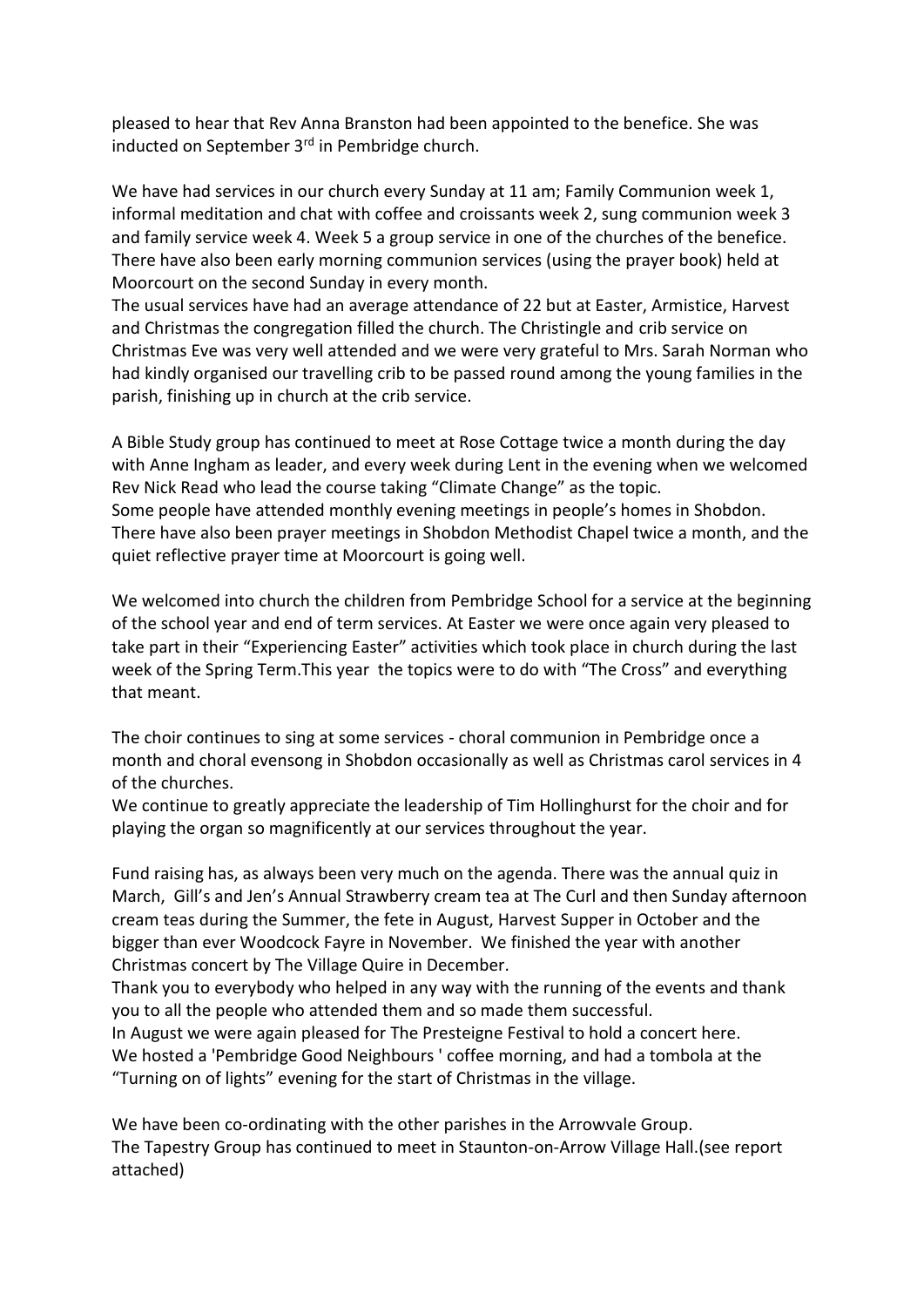The Arrowvale Messenger has been produced bi-monthly in conjunction with Lyonshall, Shobdon, Staunton-on-Arrow, and Byton, and as far as possible it has been distributed to every household in all the parishes.

The church has been kept clean and tidy throughout the year by volunteers and there have been many occasions upon which the church has been beautifully decorated with flowers etc.

Thank you to all the cleaners and flower arrangers, and particularly to Joyce Williams, Barbara Petrie and Pat Teale. Also to Roland and Liz Scott for the hard work they put in to the churchyard.

Dave Morgan retired from mowing the church yard this year. He has been doing it for many years and we were pleased to present him with a framed picture of scenes round Pembridge. We still employ James Skelton to carry out the mowing and major hedge trimming and we are very grateful for the £500 that we receive from the Parish Council. There is a lot of other general tidying up required as well and this is done by volunteers and we appreciate the work that they do.

Many thanks to all the people who have read lessons at services during the year, the bell ringers, and to all the people who see to the delivery of the Arrowvale Messenger. Very many thanks to Clare and Eric Price who look after Moorcourt for us.

Our Church is always opened and closed every day of the year (by Catherine or Marguerite Fothergill, occasionally Jean Heaven) This is much appreciated and we hope that many visitors are able to enjoy it.

Finally a big thank you to our two churchwardens for the relentless attention given by them throughout the year.

We hope we have continued to connect with all members of our community, and our fundraising events have been varied in order to appeal to most people in the village.

#### Rector's notes

I was Installed on 3rd September 2018 which was a moving occasion and I felt warmly welcomed.

I would like to thank the dedication and hard work of so many in the parish Churchwardens Gill Smith and Jacqui Thomas, Catherine and Marguerite Fothergill Treasurer and PCC Secretary and PCC members who kept the show on the road during the vacancy. The list of things that they contribute to is too long for this report however it does not go unnoticed and I am so thankful for you all.

#### Ministry Team

Earlier in the year Anne Ingham was licensed as a reader to this Benefice and along with Ian Smith, Anthony Mills, and Reverend Robin Rogers, has been a huge support in taking services and helping to plan new services. I am entirely grateful for all their help and hard work.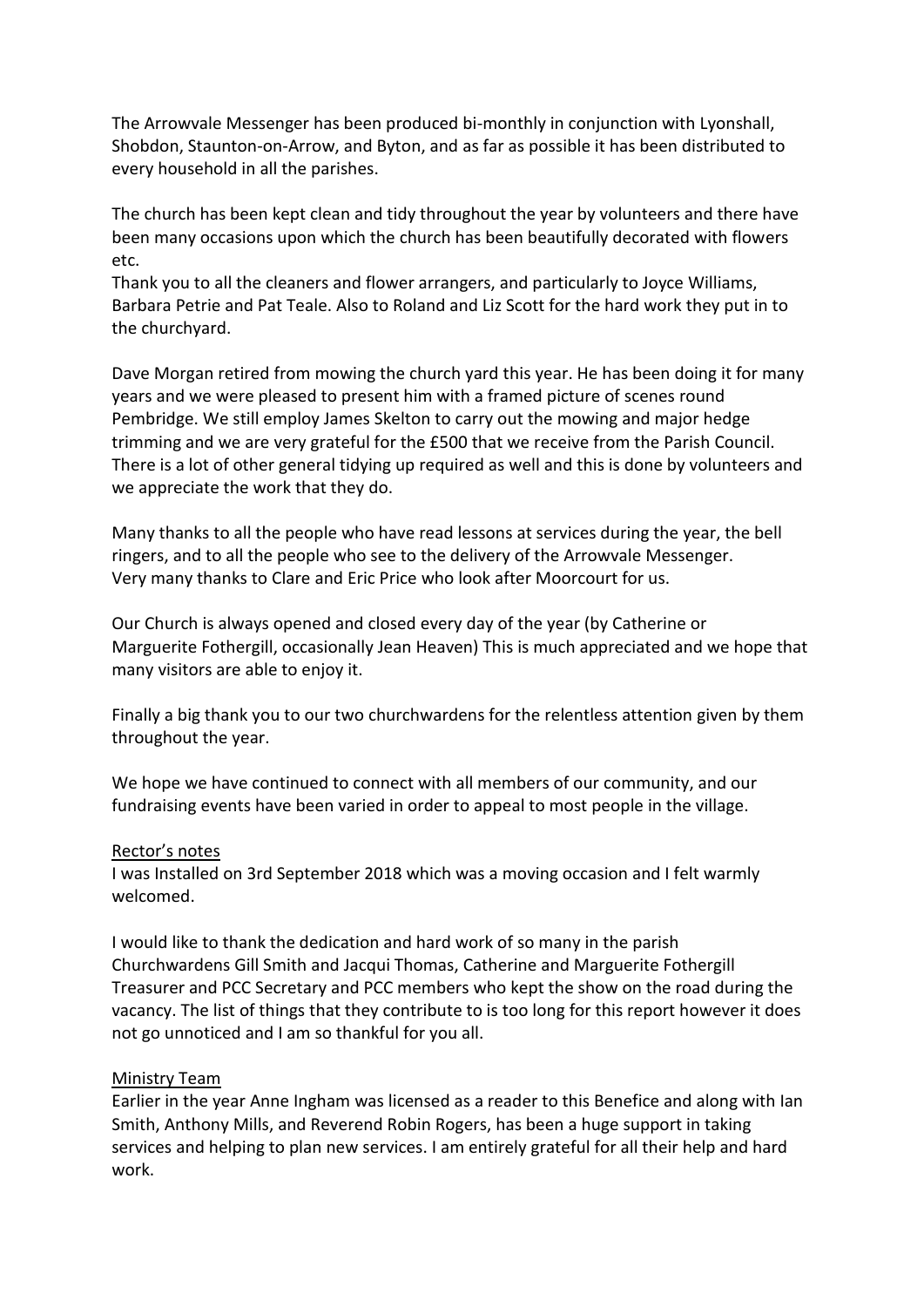### Special Services

The Harvest festival saw many families and generous gifts in the church. We were delighted to launch a food bank collection point. Thank you to all for their generosity towards this cause.

I am indebted to members of the British Legion for their part in the moving tribute and service of Remembrance this year as we remembered, in particular, the 1918 armistice. The church had a spectacular display of cascading poppies which was greatly admires by many visitors and locals alike. Thanks to all concerned.

At Christmas we had a lovely Christingle service lead by Roland and Liz and Rosemary. It was a very special moment as we stood around the crib with the lights dimmed and gazed at our Christingles - parents and children alike.

There was the full complement of Christmas carol services as well as Midnight Mass and Christmas Morning Eucharist.

## Music

Tim Hollinghurst has continued as organist and choir master leading us in our sung worship – the choir goes from strength to strength under his guidance and their visits to other churches in the benefice for carol services, as well as at Pembridge, were greatly appreciated.

The Choir now sing regularly at every 3rd Sunday communion and their contribution helps us to offer the best we have in our worship.

### Funerals

Funerals 2018 and early 2019 saw the funerals of some old friends of Pembridge Barbara Atkin, Phillip Jenkins, and Robin Gough in particular. We were very sad to lose them and continue to pray for their families and friends in their grief.

### School

Pembridge School continued to come regularly into the church for all kinds of services from a service of welcome to newcomers, complete with the gift of a bible, a school Christmas concert to the school Nativity. We are always delighted to welcome the creativity of the Pembridge Schoolchildren into their church.

I am now a school governor and chair of the Ethos Committee – a committee that works together in strengthening the relationship between school and church, supports the school in meeting developing its ethos as an inclusive Christian school. We aim to ensure that school and church join together in worship regularly. I have been warmly welcomed and included by Rob Hollis and Sharon Goode and I look forward to continuing to develop this relationship.

I regularly lead worship in the school, which is always a joy, with such bright and confident young people. I have been working on a project with the children to create a prayer space within the church and learning more about what prayer means to us all.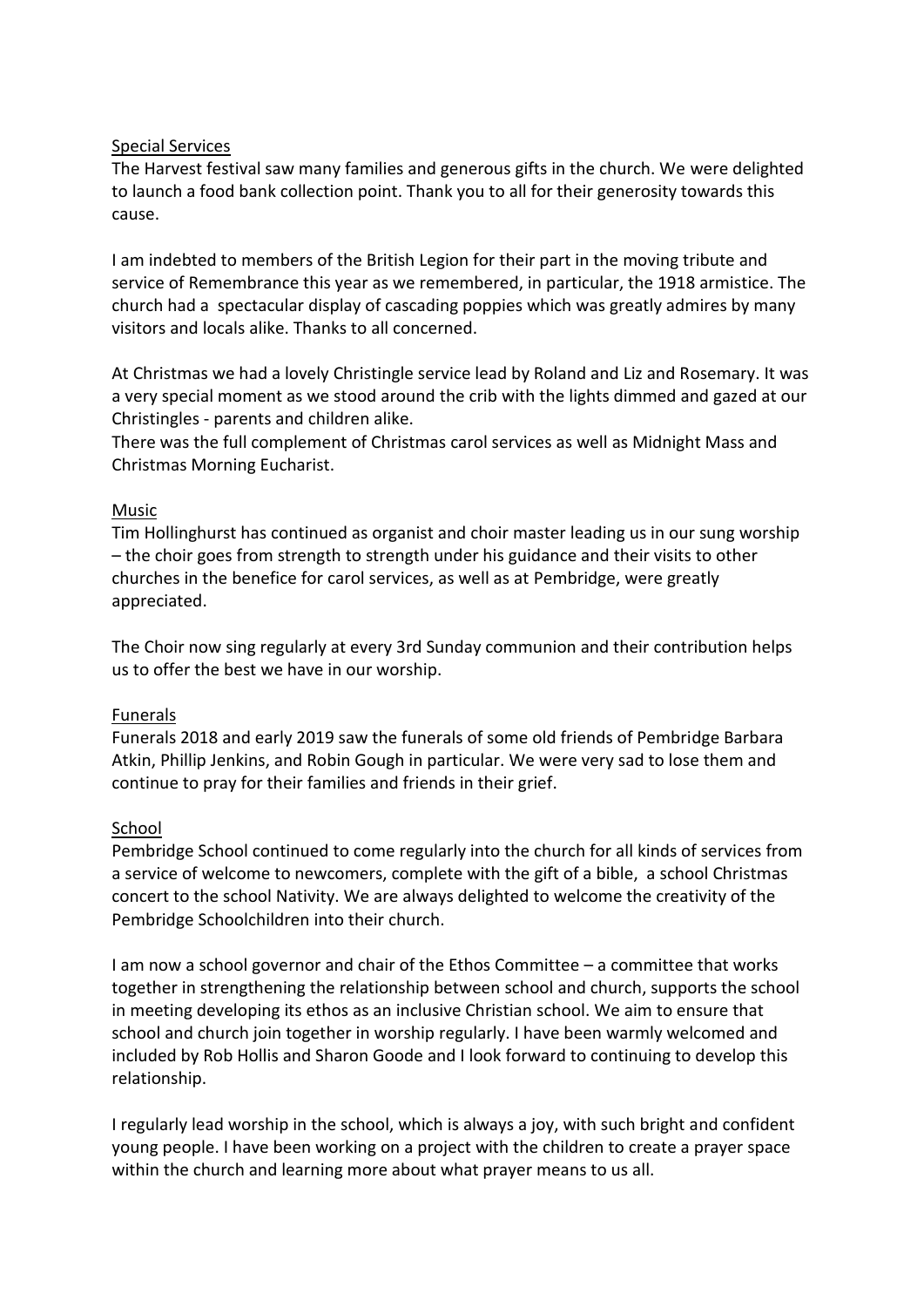Every week I say morning prayer at churches across the benefice. Pembridge morning prayer now takes place the school at 9.00 a.m and all are very welcome to join us.

#### Fundraising

The PCC has a full report on the fundraising activities and events - it only leaves for me to say how impressive their efforts and energy are and thanks for the excellent events.

#### Bible Study

The Bible study group meets at Rose Cottage every other week and the group have attended study days at Ludlow Life and Learning.

#### Flowers and Graveyard

The flower arrangements in church are always a pleasure to see, enhancing the beauty of the building. Thank you to the flower arrangers and also to Roland formaintaining the graveyard.

It is still early days but I would like to thank everyone for the kindness of their welcome and I look forward to continuing to serve all the parishes of Arrowvale to the best of my ability – you do make it easier being such lovely people and I feel very blessed.

#### **Ward Councillor Report – Roger Phillips**

The Council continues to face the challenge of austerity with the loss of over £60 million of government funding and £30 million increase in care costs over the last eight

years. However despite this situation our finances remain strong compared with similar and other sometimes larger councils.

The cost of supplying care for older adults, adults with severe disability and vulnerable children remains the huge financial challenge across the country. We await the publication of the green paper on social care.

The condition of our 2,000miles of Herefordshire highways remains a difficult with lack of financial capacity and the extreme pressure placed on the road surface by more and heavy vehicles particularly on minor highways.

I was pleased to secure significant resurfacing of the parish during the summer including a particular resistant mixture due to the large amount of I consulted with the PC, Local businesses and the school on timing and with the PC on the new white lining. The work has achieved the principle objectives of reducing speeds and noise but we need to monitor the vehicle parking particularly at Bridge street junction. Other works were carried out in the parish but there remains many sections of highway requiring attention.

The website recording of potholes remains the best way to alert Balfour to problems. As usual I reported the October traffic figures from the grey box to the west of the village which records the number, type and speed of all vehicles passing by.

October 2018 Pembridge 2,633 vehicles per day with 26% being larger vehicles ( 740) October 2006 Pembridge. 2,332 vehicles per day with 19% larger ( 443)

I was pleased to see the Local Neighbour plan progress and be adopted this year. I have dealt with many planning issues during the year throughout the parish and defended the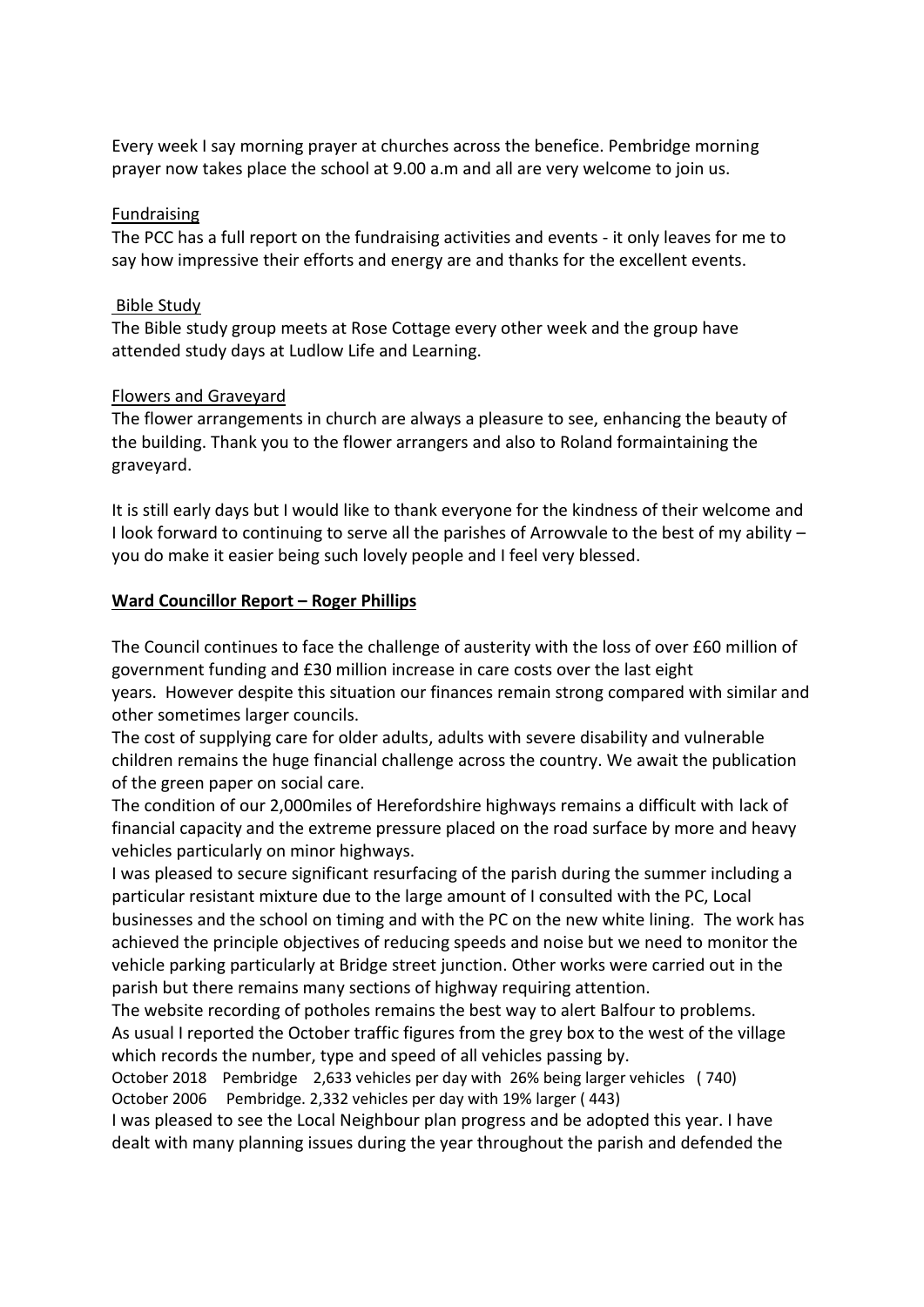integrity of the NP at the recent planning committee meeting regarding the protection of the Burgess plots.

In January I chaired a meeting between local residents and council officers regarding the old waste site at Leaders lane and I think we secured some clarity and reassurance for local people.

During the year I held two meetings for local PC clerks with our Balfour steward, planners and local Community police officer to help with co ordination.

I was pleased to sponsor the nomination for the Pride in Pembridge group to receive the Queens Award for Voluntary service and attended the presentation in November by Lady Darley.

During the year I have attended many Parish Council meetings and community events, liaised with local business and community organisations.

I continue to send out monthly updates to my email contacts and any local residents wishing to receive it please let me know.

My thanks to the Chairman, Clerk and the Parish Councillors for their support and continued dedication to our community.

## **Pembridge Charities Report – Cllr Garfield Evans**

The trustees have had a very busy year and have met a number of times. There have been some changes in personnel and with the previous clerk having resigned, the roll is now being fulfilled by Val Crossley-Jones. Val is proving to be a valuable asset and the trustees are grateful for her support. During the year, one trustee chose to resign but we have been pleased to welcome three new trustees: the rector, Anna Branston; Mr Geoff Hardy and Mr Stephen Jaques.

The Pembridge United Charities is a registered charity which operates to maintain the almshouses in the village and to provide housing for those in need. Attached to the main charity are a couple of smaller charities, which are now of little importance. During the year, it became clear that the current structure was becoming dated and on the advice of a specialist firm of solicitors we have been making progress towards setting up a charitable incorporated organisation. This has taken a great amount of work, most of which was undertaken by two of the trustees, Clare Price and David Griffith. Their work has not only enabled us to make progress but has also saved the charity considerable cost and the other trustees are all most grateful.

The United Charities manage Duppa Cottages on Bridge Street and Trafford Cottages in East Street. When all are in a condition that is suitable for occupation, we have 10 properties which can be made available to local people. It is regrettable that we currently have just 5 properties occupied, one at Duppa and four at Trafford. This is largely down to the condition of the Duppa Cottages which the trustees are actively trying to address. The current occupants of Duppa will move to Trafford and the trustees will then make a further attempt to obtain planning permission which will enable us to undertake a viable project to bring Duppa Cottages into use.

Issues with Duppa have been present for a long time and we have been attempting to negotiate with Herefordshire Council for a number of years rather than months. We believed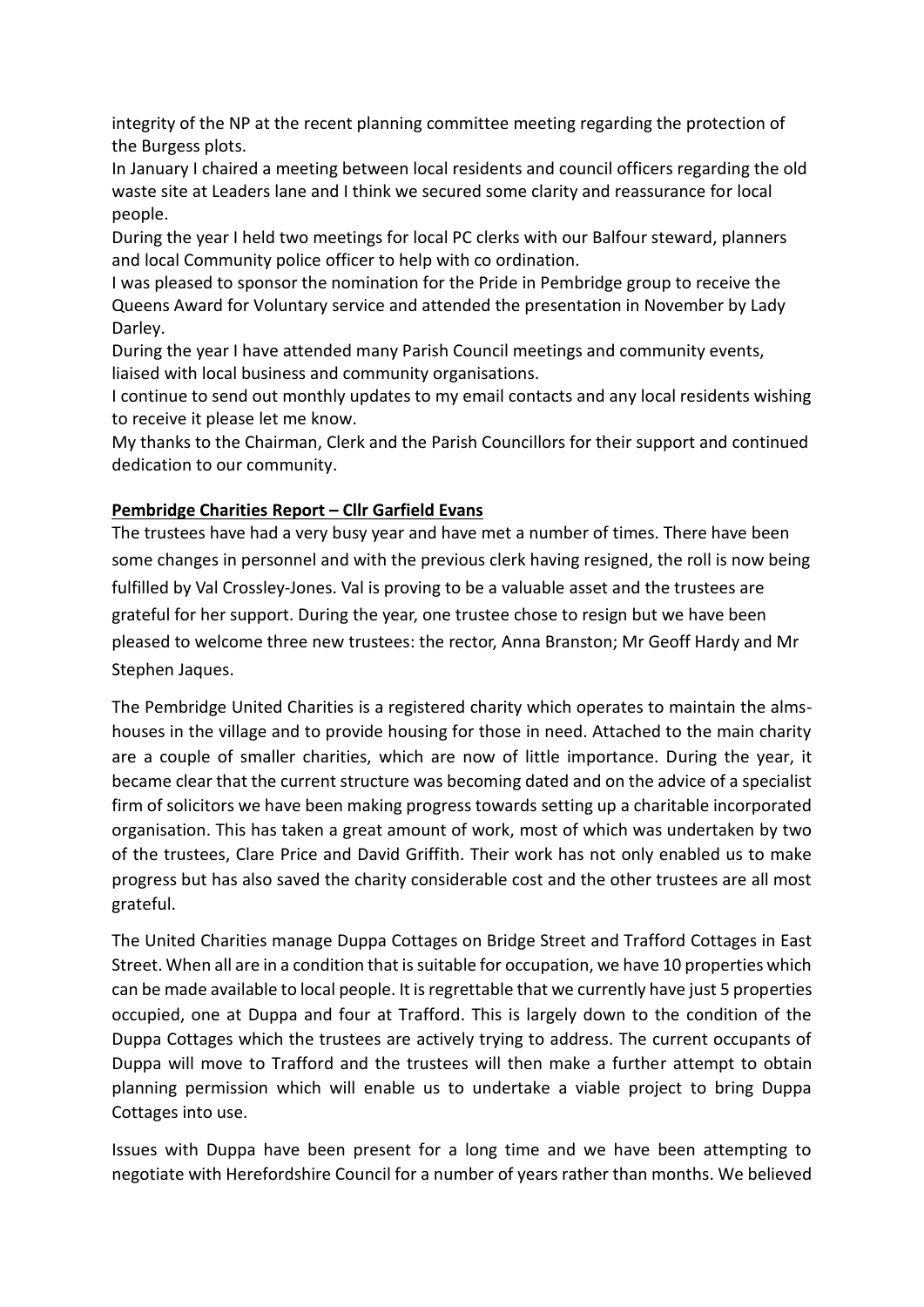that we had a scheme in place and ready to begin this year but a final review indicated that the scheme would not provide value for money and it had to be abandoned. It is urgent that we make progress as quickly as possible and we have recently had a site meeting with the historic buildings officer with this aim in mind. It may surprise many to hear the although we are a charity with the aim of providing housing for the local community, Herefordshire Council charges us rates for empty almshouses. We have taken advice and tried to appeal against the charges but have met with a firm refusal from the Council.

We are currently addressing the condition of the Trafford Cottages and are renovating them as opportunities arise. The sad passing of one of our tenants has enabled us to undertake work at number six, installing a new kitchen and bathroom and making a number of improvements. We are about to undertake a similar project with number one Trafford, before the tenants currently housed in Duppa move in. A lot of the renovation work is being organised and overseen by the trustees, with a special mention for Mr Richard Smith for the time that he continues to dedicate to the project.

The Trustees will continue to work had upgrade and maintain the properties and hope that next year, we will be able to report on real progress having been made.

### **Pembridge Allotments – Mr Richard Goddard**

The allotments, which are on land just outside the village with easy, secure road access, had a good productive year. We have lost one member but gained two more, so there are now only 2 and a half plots available. However, we would really like to let these plots as well, so please encourage people to find out more (contact Richard Goddard on 01544 387571).

As well as growing lots of produce to use and to share, we have had three social events including a very well-attended barbecue and a winter get-together, plus our friendly AGM. As allotment use is at a high, this year's Pembridge Village Show, on 27<sup>th</sup> July, will revive the old "allotment holders" class in the produce marquee, so friendly rivalry is increasing!

Thanks to Rosie Melvin, our secretary, and Rod Mifflin for much advice and deputy-chairing.

### **Pembridge Film nights**

Once or twice a month from September to April, we show films in association with Flicks in the Sticks in the downstairs restaurant of the New Inn. This season's films included "Dark Horse" (about the racehorse Dream Alliance), Mike Leigh's "Happy Go Lucky", "The Baker" (filmed in Grosmont), "Beauty and the Beast" – the brilliant live action version, "The Greatest Showman", John Boorman's "Hope and Glory", "Stan and Ollie" (which we were more or less the first to show outside the main cinema circuit), and finally Martin Scorsese's wonderful fantasy "Hugo" which was particularly wellreceived. We also showed "Chewing the Cud", the feature documentary story of Hereford's markets, to the local farmers' buying group.

We try to show feel-good films which put a smile on the faces of the audience, and we had good attendances for a number of films, though a couple were less well attended than we hoped. This really is a community undertaking – there are no profits, and Jane and Rosie Melvin kindly let us use the room at no cost (and even provide free ice cream and popcorn for everyone during the films!) so